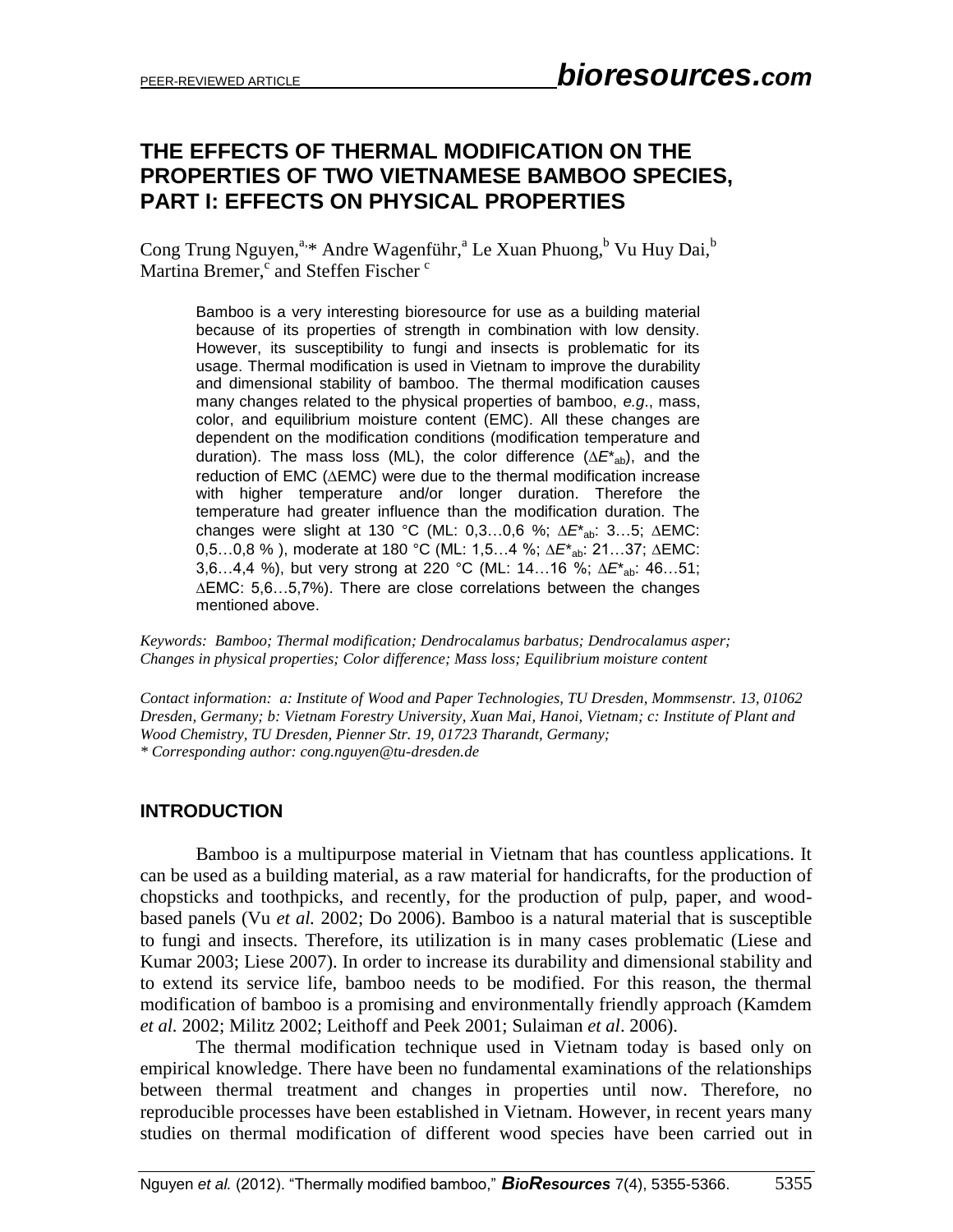Europe, North America, and Asia to analyze the changes in physical properties (Kamdem *et al.* 2002; Militz 2002; Alen *et al.* 2002; Esteves *et al.* 2008; Schnabel *et al.* 2007; Borrega and Kärenlampi 2007, Pfriem *et al*. 2009, 2010; Todorovic *et al.* 2012) and chemical composition (Tjeerdsma *et al.* 1998, Boonstra and Tjeerma (2006), Windeisen *et al.* 2009) and to improve the dimensional stability and biological durability of wood (Burmester 1975; Edvardsen and Sandland 1999; Militz 2002; Kamden *et al.* 2002; Hill 2006; Dubey *et al.* 2011). But for bamboo there exist few results in this field. The thermal modification of bamboo has been mainly carried out with hot oil (Leithoff and Peek 2001; Manalo and Acda 2009; Rafidah Salim *et al.* 2010). The objective of our research is to analyze the changes in the physical properties of two common Vietnamese bamboo species and determine how these changes are affected by the parameters of the thermal treatment in nitrogen atmosphere, especially modification temperature and duration. Results of such research may help in the development of thermal modification processes for the preparation of bamboo having defined properties. Furthermore, knowledge of the correlations between the changes in the different physical properties would allow for the identification of a simple detectable parameter that could be used to test the quality of the thermal treatment.

## **EXPERIMENTAL**

#### **Materials and Methods**

Two of the main bamboo species growing in Vietnam were chosen for this investigation. These are:

- *Dendrocalamus barbatus* Hsueh *et* D. Z. Li (*D. barbatus*) and
- *Dendrocalamus asper* Backer *ex* Heyne (*D. asper*)

The culms were harvested in the area of Tan Lac, Province Hoa Binh. They were about 3 years old and 15 m high. The first 10 m from the bottom were used for the investigation. These 10 m culms were cut into two equally sized pieces, the bottom half and the top half. The bamboo culms used in this investigation were fresh and contained high moisture content. In order to avoid crack formation during drying and/or thermal modification process, the fresh bamboo culms were dried (before thermal modification) in three steps: first at 40 °C for 2 days, then 2 days at 60 °C, afterward at 80 °C until weight constancy (mass change  $< 0.1\%$  after 24 hour).

For this investigation, only the internodes were used. Each internode was cut into five slices. Each slice was split into two parts, one part to be used for the modification and the other part to be the twin sample (untreated control sample).

Bamboo belongs to the grass family and differs from wood in chemical composition and structure. Its components seem to be less stable in high temperature than wood. Therefore the conditions for thermal modification of bamboo in these investigations were moderate (temperature of 130 or 180 °C and duration of 2 or 5 hours) in order to avoid massive loss of mechanical properties. Nevertheless, the bamboo samples were also treated at 220  $\degree$ C and 5 hours to analyse the changes in physical properties corresponding to an extreme modification condition.

The thermal modification was carried out in a closable treatment chamber (Fig. 1). At first, the chamber (with samples) was evacuated to 200 mbar, and then it was filled with nitrogen (inert gas). After that, the samples were modified under the abovementioned conditions. The treatment conditions are shown in Fig. 2.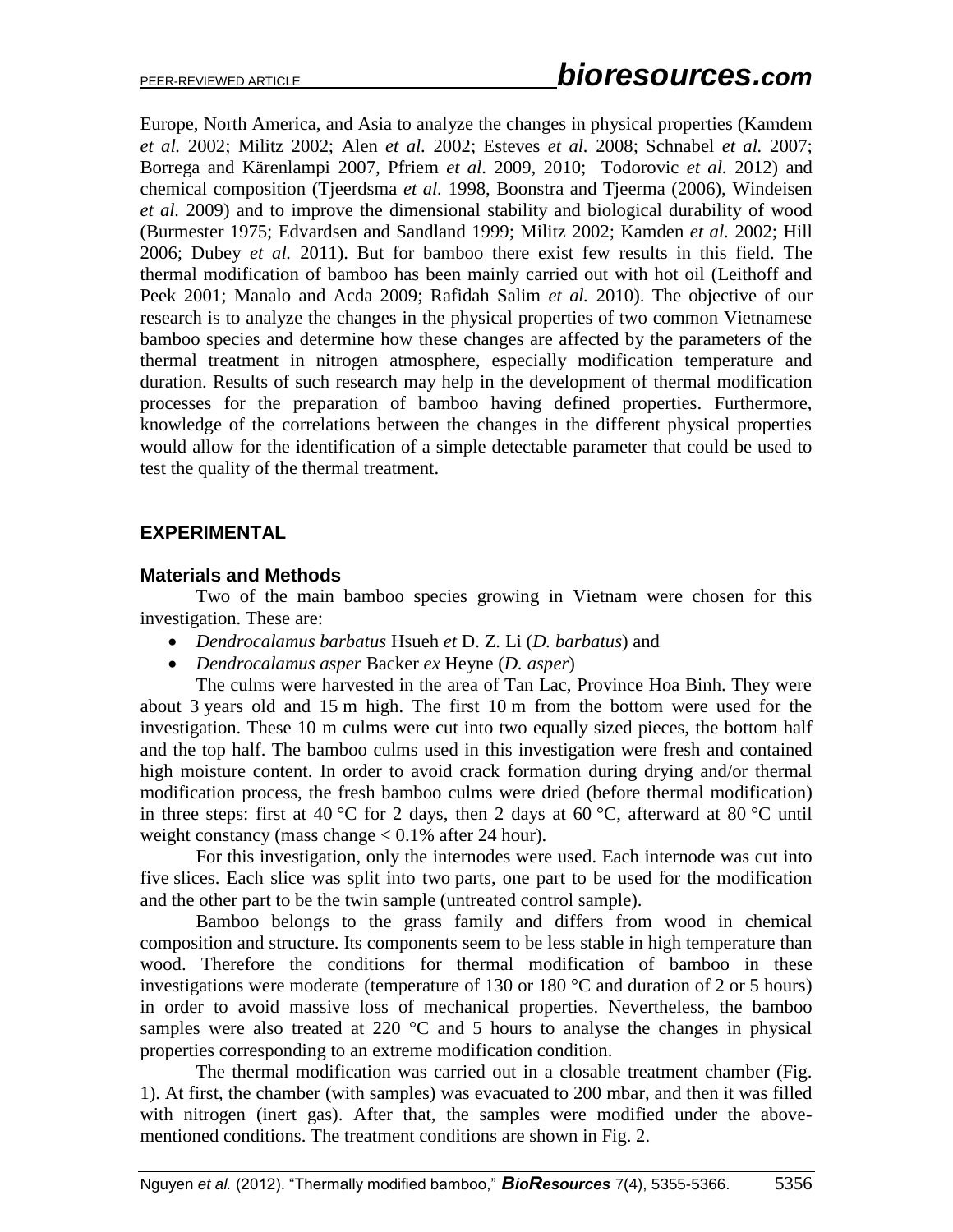

**Fig. 1.** Treatment chamber for the thermal modification of bamboo



**Fig. 2.** Treatment charts for the modification at 130, 180, and 220 °C

The modified samples and the twin samples (untreated, control) were stored under standard conditions (20  $\textdegree$ C; 65 % rh) for 2 weeks before being cut into various specimens for different analyses and tests.

The color was determined according to the CIELAB color space, which is characterized by the lightness  $L^*$  and the two chromatic coordinates  $a^*$  (green-red) and *b*\* (blue-yellow) (DIN 5033 2009). The color of the bamboo (outer layer) was measured with a spectrophotometer (SpetroEye X-rite) under a D65 light source with an observer angle of 10°. For every bamboo sample, 20 measurements at different places were carried out. Some samples of untreated bamboo showed two zones (a bright and a dark zone) that differed strongly in color, and for these samples the zones were investigated separately (40 measurements per sample). The color difference  $\Delta E^*$ <sub>ab</sub> was calculated from the mean color values  $(L^*, a^*,$  and  $b^*)$  of the modified and control samples according to Equation (1),

$$
\Delta E^*_{ab} = ((\Delta L^*)^2 + (\Delta a^*)^2 + (\Delta b^*)^2)^{1/2}
$$
 (1)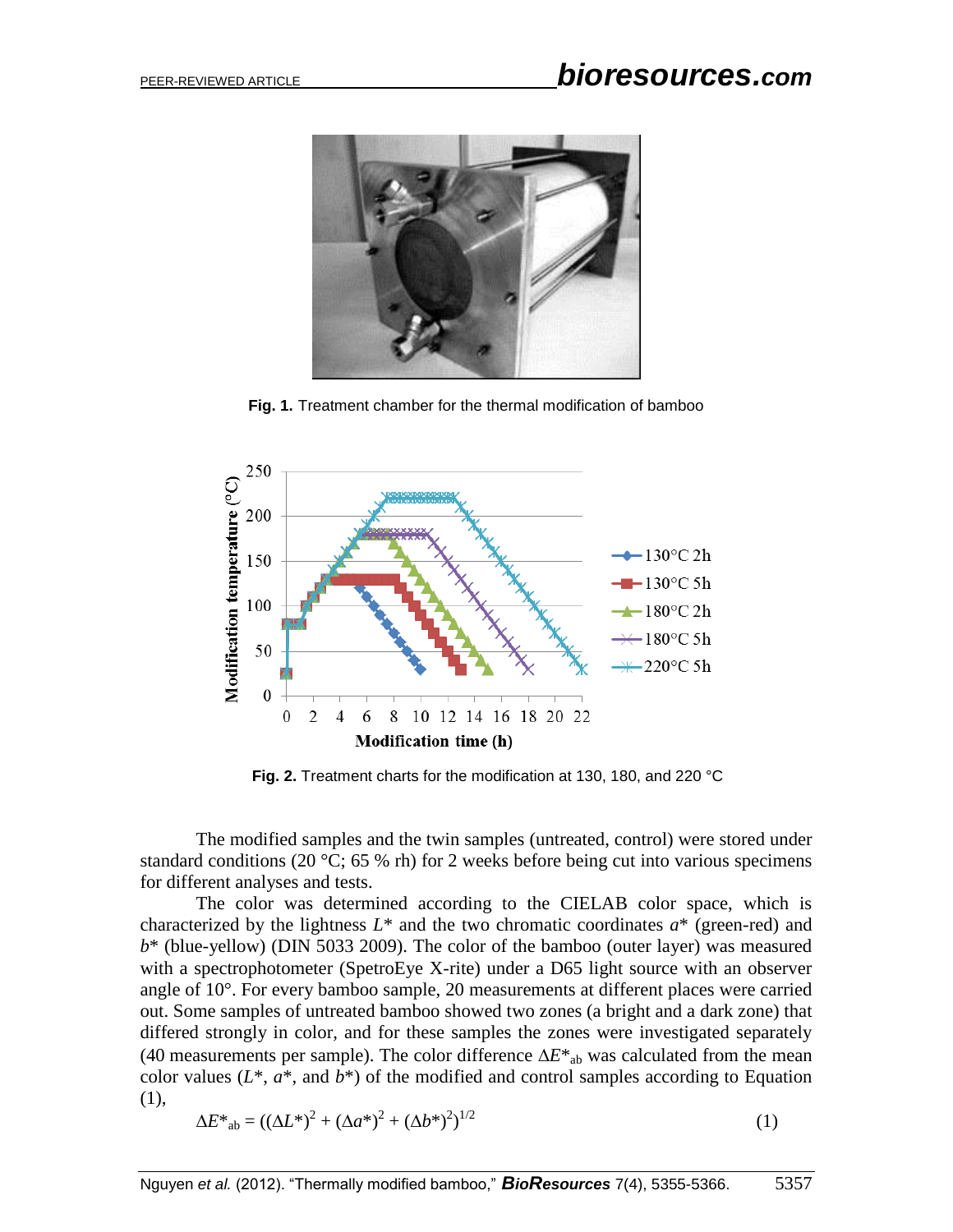where,

$$
\Delta L^* = L^*_{t} - L^*_{0} \tag{2}
$$

$$
\Delta a^* = a^* - a^* \tag{3}
$$

$$
\Delta b^* = b^* \cdot b^* \tag{4}
$$

and *t* means after treatment, whereas 0 means before treatment.

To determine the mass loss that was due to thermal modification, the weights of the oven-dried bamboo sample were measured before and after the modification. The mass loss was calculated according to Equation (5),

 $ML (%) = 100 * (m_0 - m_t)/m_0$  (5)

where,  $m_0$  is the the mass of the oven-dried sample before the thermal modification, and  $m<sub>t</sub>$  is the mass of the oven-dried sample after the thermal modification.

For the estimation of the equilibrium moisture content, the mass of the oven-dried sample (30 mm x 15 mm x wand thickness) and the mass of the same sample at 20  $^{\circ}$ C and 65 % rh were measured (20 measurements per variant). The EMC was determined according to Equation (6),

$$
EMC = 100 * (m_f - m_0)/m_0
$$
 (6)

where,  $m_0$  is the the mass of the oven-dried sample before the thermal modification, and  $m_f$  is the the mass of the sample at 20 $\degree$ C and 65 % rh.  $\triangle$ EMC is the reduction of EMC caused by thermal modification and was determined according to Equation (7),

$$
\Delta \text{EMC} = \text{EMC}_0 - \text{EMC}_t \tag{7}
$$

where,  $EMC<sub>t</sub>$  is the EMC of the modified sample, and EMC<sub>0</sub> is the EMC of the untreated control sample (twin sample).

#### **RESULTS AND DISCUSSION**

Thermal modification causes a lot of changes to the physical properties of the bamboo such as the color, the mass, and the equilibrium moisture content (EMC), all of which are indicative of changes in chemical composition (Part II, Bremer *et al*. 2012 submitted).

#### **Mass Loss**

One remarkable change in the bamboo due to thermal modification was a change in mass. Like wood, bamboo consists of three main components (cellulose, hemicelluloses, and lignin) as well as extractives (Liese 1985, 1998; Fengel 1989; Kollmann 1982). These components differ in their thermal stability. The loss of mass that was observed for the bamboo depended on the modification conditions. The mass loss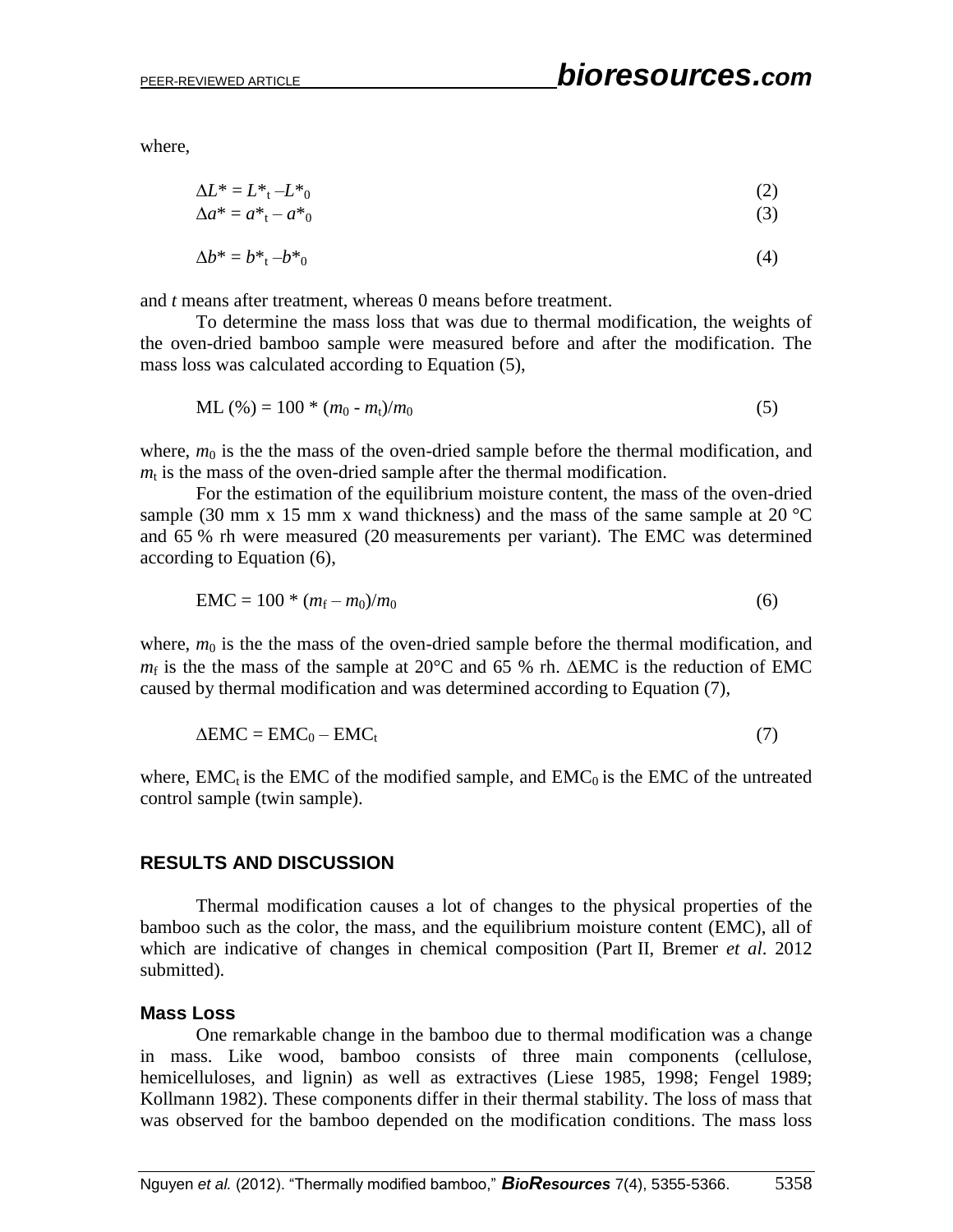increased with the increase in treatment temperature and/or duration. Similar results for wood have been obtained in different studies by Esteves *et al.* (2008), Zaman *et al.* (2000), Todorovic *et al.* (2012), Alén *et al.* (2002), Dubey *et al.* (2011), Hill (2006), and Vu and Li (2010).

The mass loss of bamboo at 130 °C was very low  $(0.34...0.55\%)$ , and at 180 °C it was lower than 5% (1.49...4 %). However, at 220  $^{\circ}$ C it was shown capable of reaching more than 14 % (Fig. 3). At lower temperature (130 °C) only some volatile compounds were degraded, whereas additionally hemicelluloses were decomposed at higher temperatures, particularly at 220 °C. Windeisen *et al.* (2009) and Tjeerdsma *et al* (1998) reported similar results for wood. Furthermore, the mass loss depended on both the bamboo species and the culm zones. When the bamboo age and modification conditions were the same, *D. asper* lost a little bit more weight than did *D. barbatus*, and the mass loss of the bamboo at the bottom zone was higher than at the top (Figs. 3 and 4).



**Fig. 3.** Influence of thermal modification conditions on the mass loss of the two bamboo species



**Fig. 4.** Influence of different culm zones on the mass loss of *D. asper* during thermal modification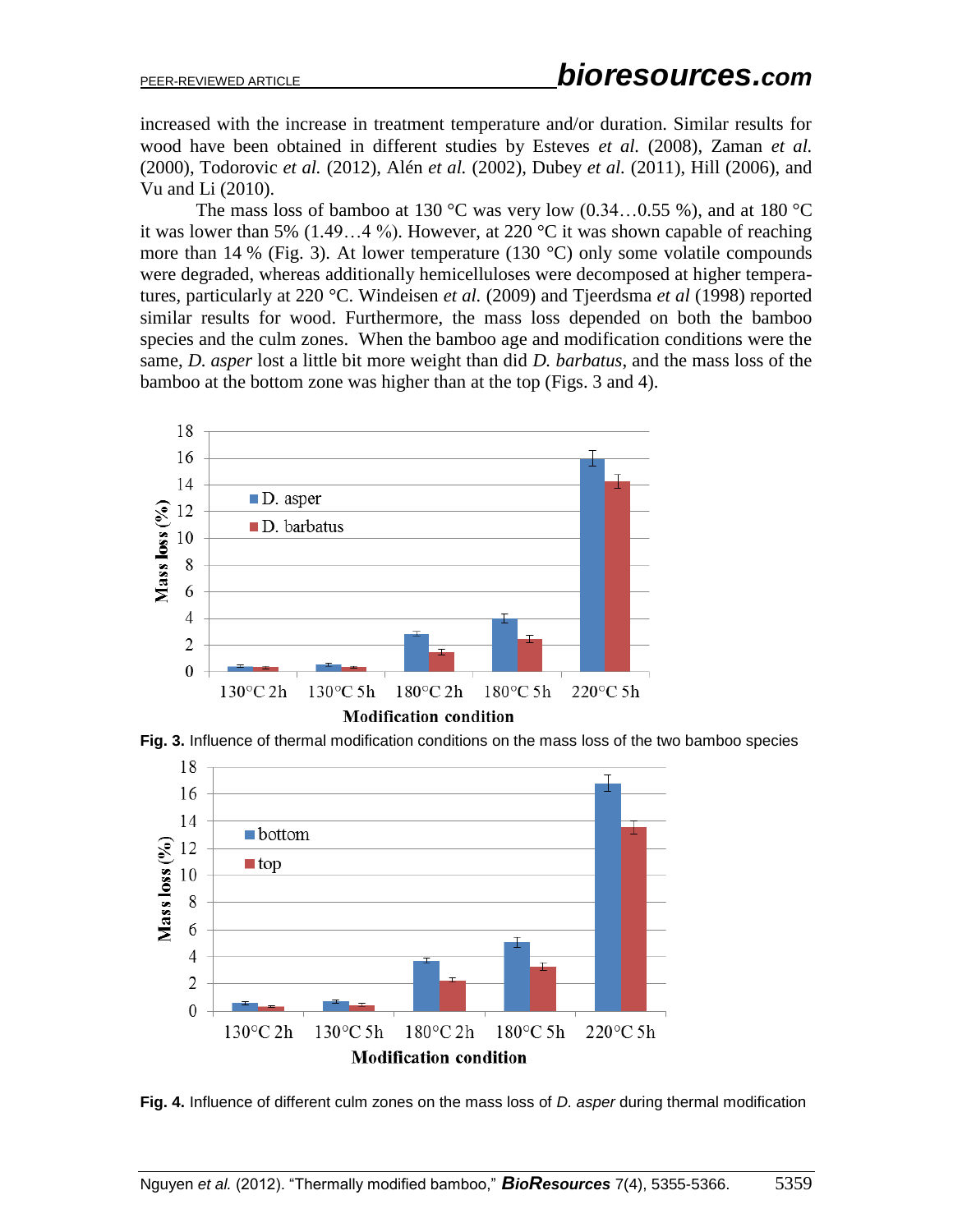## **Color**

The most remarkable change in the bamboo that occurred due to thermal modification was the color. In this investigation, the color of the outer layer (the epidermis) was measured. As for many wood species, the characteristic parameters *L*\*, *a*\*, and *b*\* of bamboo were also significantly changed by the thermal modification (in comparison to the untreated control samples), and these changes also depended on the modification conditions (Bekhta and Niemz 2003; Schnabel *et al*. 2007; Esteves *et al.* 2008; Manalo and Acta 2009; Vu and Li 2010). However, Figs. 5 and 6 show that with more severe modification conditions (higher temperature and/or longer duration), the *L*\* value decreased ( $\Delta L^*$ : negative), whereas the *a*<sup>\*</sup>-value increased ( $\Delta a^*$ : positive). The change in the  $b^*$ -value was different from the other changes: it increased ( $\Delta b^*$ : positive) at lower temperature (130 °C) and decreased ( $\Delta b^*$ : negative) at higher temperatures (180 °C and 220 °C). The color of the two investigated bamboo species shifted to a darker color (brown or dark brown). The color also became more homogeneous with the rise in modification temperature and duration.



#### **Modification condition**

**Fig. 5.**  $\Delta L^*$ ,  $\Delta a^*$ , and  $\Delta b^*$  of *D. asper* vs. modification



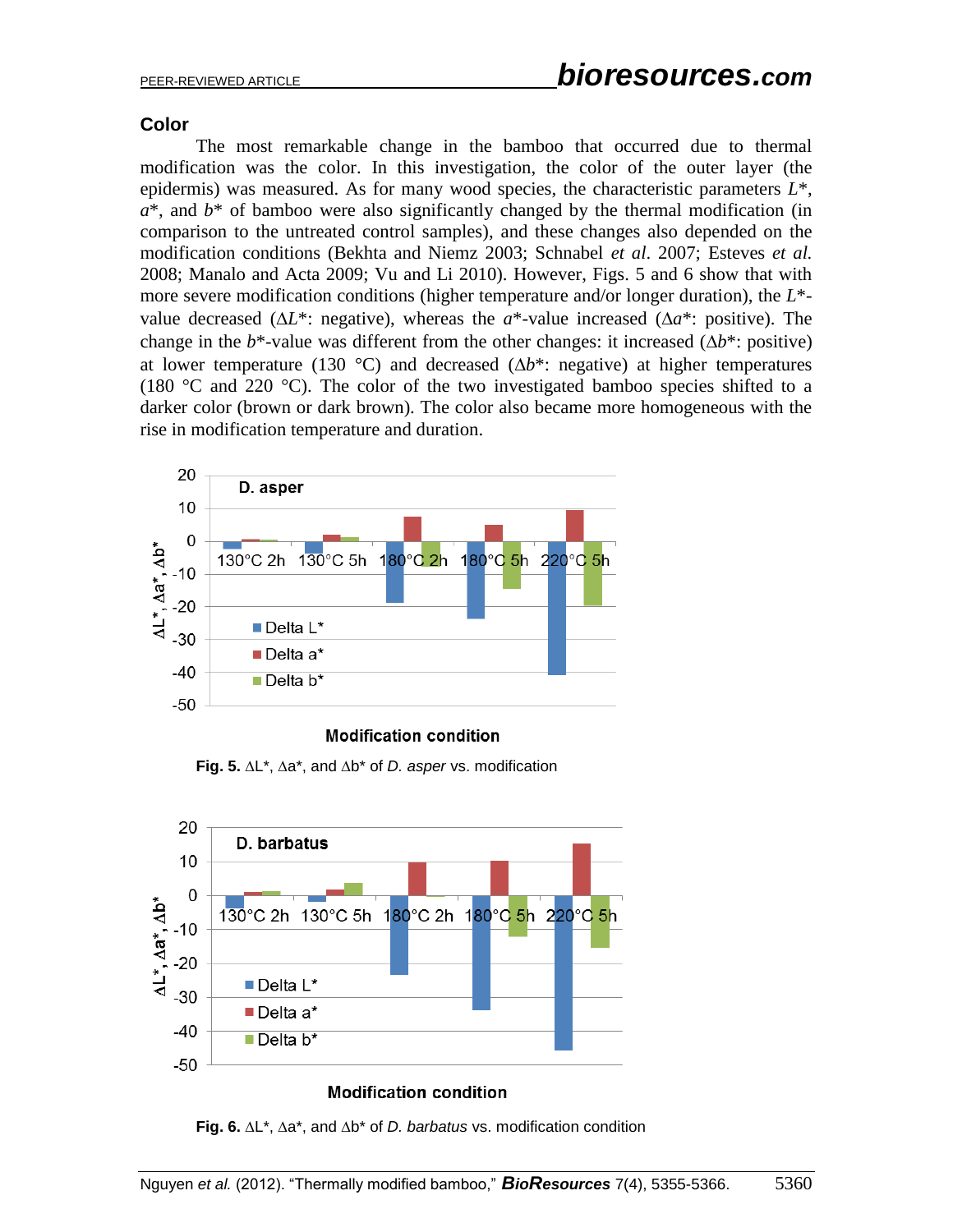The key parameter for the evaluation of the color change is the color difference  $\Delta E^*$ <sub>ab</sub>. This was also dependent on the modification conditions. The color difference  $\Delta E^*$ <sub>ab</sub> increased with the increase in modification temperature and/or duration (Fig. 7), but the influence of the modification temperature was greater than that of the modification duration. The color difference  $\Delta E^*$ <sub>ab</sub> of bamboo at 130 °C was low (3 to 5), whereas it was high at 180 °C (21 to 37) and even higher at 220 °C (46...51). The change in color was caused by colored products formed from extractives and hemicelluloses degradation (Sehistedt-Persson 2003; Sundqvist 2004; Esteves *et al.* 2008). Moreover, the content of the lignin was another factor involved in the color change (Part II, Bremer *et al*. 2012 submitted).



**Fig. 7.** Color difference  $\Delta E^*_{ab}$  due to thermal modification vs. modification conditions

#### **Equilibrium Moisture Content (EMC)**

Like wood, bamboo is hygroscopic; it absorbs moisture from the environment or releases it into the environment, adjusting its equilibrium moisture content for the particular climate (Kollmann 1982; Liese 1985). The number of free OH-groups in hemicellulose is mainly responsible for the EMC of wood or bamboo. Thermal modification causes the hemicelluloses decomposition, and its content decreases (Part II, Bremer *et al*. 2012 submitted). Consequently, the number of free OH-groups in the hemicelluloses declines as well. Similar results were achieved for different wood species (Windeisen *et al*. 2009; Tjeerdsma *et al.*1998).

As was expected, the EMC of the modified bamboo was reduced in comparison to unmodified control samples. This is also reported by Borrega and Kärenlampi (2007) and Johansson (2008) for wood and by Salim *et al.* (2010) for the bamboo species *Gigantochloa scortechinii* when considering samples that had been thermally modified in hot oil. The EMC (20 $\degree$ C and 65% rh) of thermally treated bamboo decreases with increasing modification temperature and duration. The reduction of EMC ( $\triangle$ EMC) due to the thermal modification was very slight at  $130\text{ °C}$  (0.54 to 0.76%), much stronger at 180 °C (3.60 to 4.44%), and at 220 °C and 5 hours it was even higher (5.6 to 5.7 %). The EMC of treated bamboo at 220 °C and 5 hours was about 4 %, also more than 50% lower as their control sample (9.7 to 9.9%).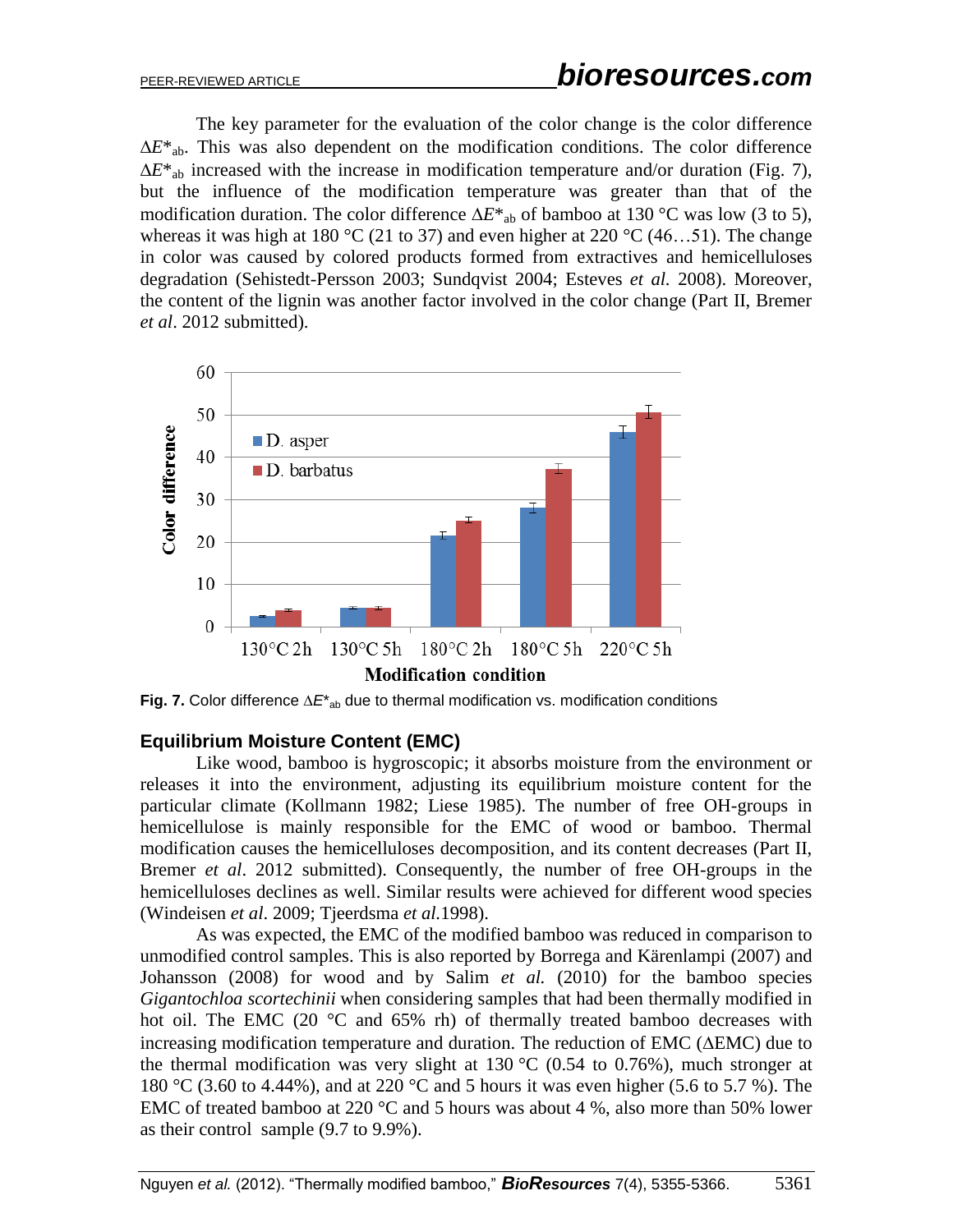

**Fig. 8.** The EMC of bamboo vs. modification conditions

Figures 3, 7, and 8 show further that the influence of the modification temperature on the mass loss, color, and EMC was significantly higher than that of the modification duration.

Furthermore, it was found that there were strong correlations between the color difference, mass loss, and EMC (Figs. 9 to 11).



**Fig. 9.** Correlation between the color difference  $\Delta E^*_{ab}$  and the mass loss



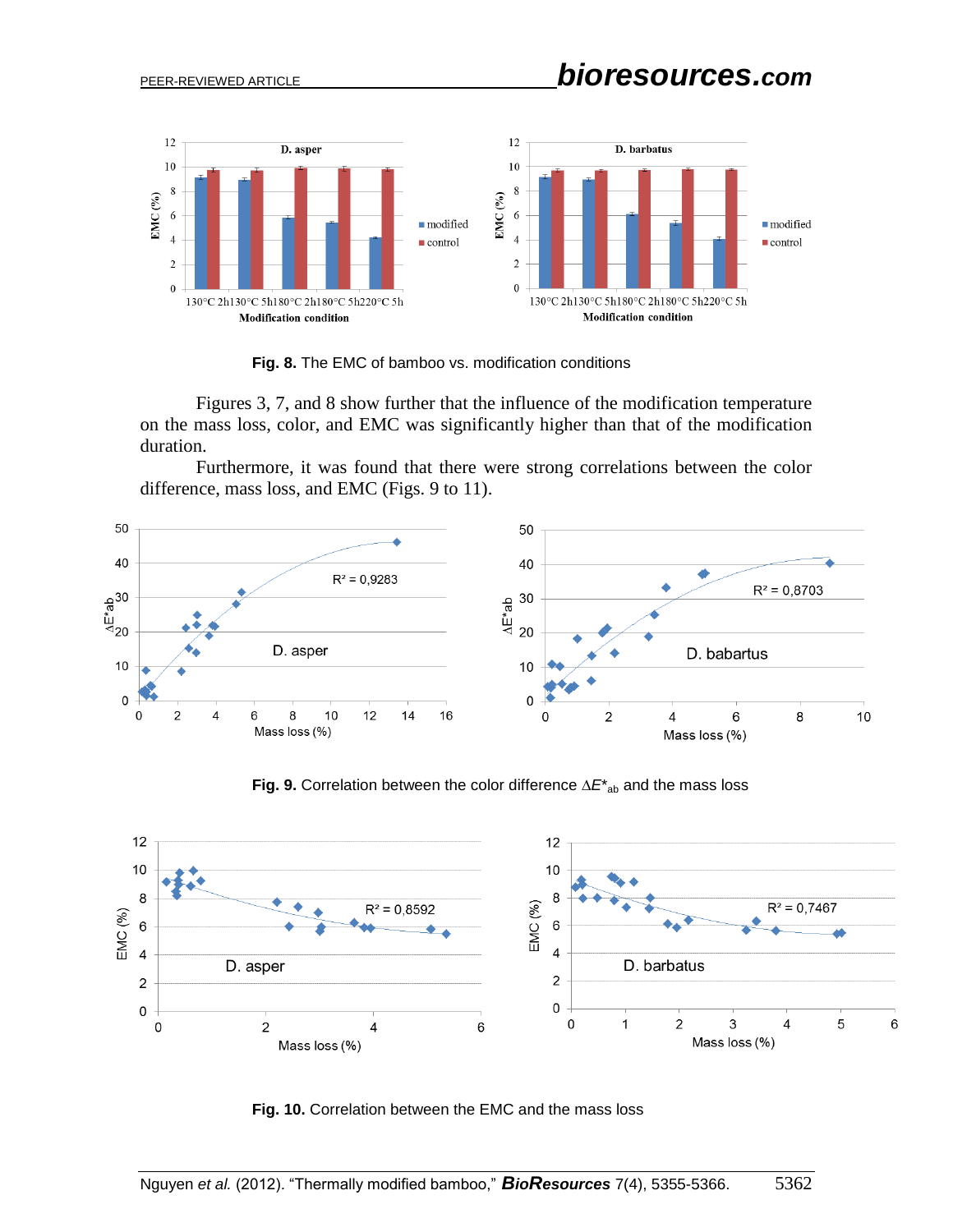

**Fig. 11.** Correlation between the EMC and the color difference

The changes in color as well as in EMC were mainly caused by the decomposition of the hemicelluloses. The reason for the mass loss during thermal modification was partly the evaporation of volatile compounds, though the decomposition of hemicelluloses (mainly at higher temperatures) also played a role (Part II, Bremer *et al*. 2012 submitted; Windeisen *et al.* 2009; Boonstra *et al.* 2006; Tjeerdsma *et al.* 1998). Therefore, the changes in the properties of mass, color, and the EMC should be strongly correlated.

Because of these correlations, the possibility of using color measurements for quality tests of thermal modification has to be assessed. For this reason, the correlations between color and strength properties are of special interest. This will be the next step of the investigation.

#### **CONCLUSION**

- 1. Thermal modification leads to various changes in the properties of bamboo from Vietnam. All these changes are dependent on the modification conditions; however, temperature clearly has a greater influence than duration. The changes increase with the severity of the modification conditions. The changes are very slight at 130  $^{\circ}$ C, moderate at 180 °C, but very strong at 220 °C.
- 2. The most remarkable and most easily recognizable change is that of color. The color of bamboo turns brown or dark brown during the modification.
- 3. The change in the EMC is very important because the EMC of the modified bamboo was lower than that of its control sample.
- 4. There are close correlations between the changes in properties, in particular between the mass loss, the color difference, and the EMC. This is why color difference could be seen as a key parameter for the evaluation of the thermal modification of bamboo.
- 5. Because of its lower EMC, the dimensional stability and the durability of the modified bamboo are expected to be better than those of the unmodified bamboo. Further investigations are planned that will seek to quantify these improvements.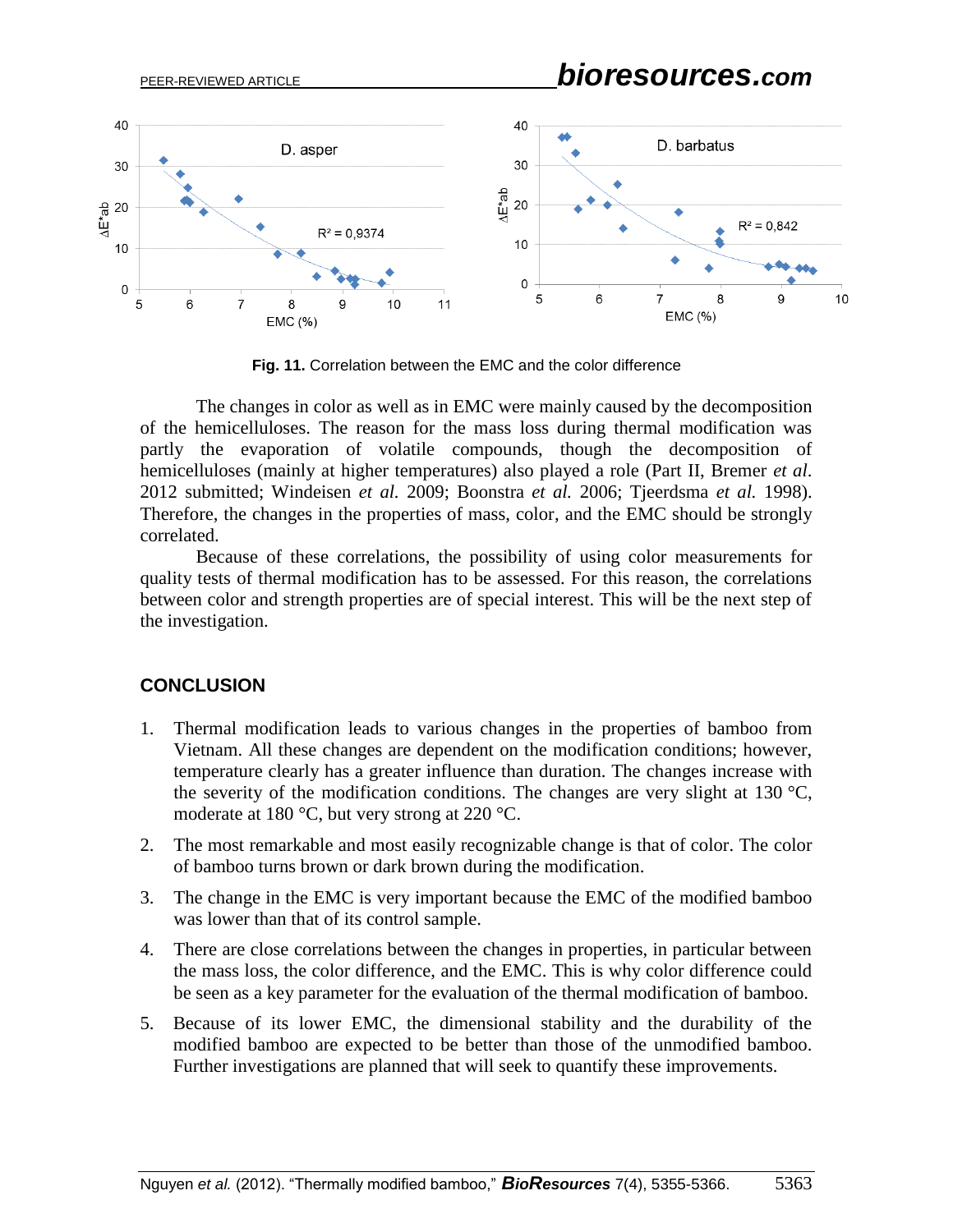## **ACKNOWLEDGEMENTS**

The authors would like to thank the DFG (German Research Foundation) for financial support.

# **REFERENCES CITED**

- Alén, R., Kotilainen, R., and Zaman, A. (2002). "Thermochemical behavior of Norway spruce (*Picea abies*) at 180-225 °C," *Wood Sci. Technol.* 36, 163-171.
- Bekhta, P., and Niemz P. (2003). "Effect of high temperature on the change in color, dimensional stability and mechanical properties of spruce wood," *Holzforschung* 57, 539-546.
- Boonstra, M. J., and Tjeerdsma, B. F. (2006). "Chemical analysis of heat treated softwoods," *Holz als Roh- und Werkstoff* 65, 204-211.
- Borrega, M., and Kärenlampi, P. (2007). "Hygroscopicity of heat-treated spruce wood," In: Proc. of the Nordic Workshop in Wood Engineering, WoodTech Sweden, Skelleftea, Sweden.
- Bremer, M., Fischer, S., Nguyen, T. C., Wagenführ, A., Phuong, L. X., and Dai, V. H. (2012). "Effects of thermal modification on the properties of two Vietnamese bamboo species, Part II: Effects on chemical composition," submitted in *BioResources.*
- Burmester, A. (1975). "The dimensional stabilization of wood," *Holz Roh- und Werkstoff* 33, 333-335.
- DIN 5033, Part 1-9 (2009). "Colorimetry."
- Do, V. B. (2006). "Some common bamboo in Vietnam should choose to develop," Newsletter of "5 million hectare reforestation project". "Mot so loai tre thong dung cua Vietnam can chon de phat trien," *Ban tin du an trong moi 5 trieu hectare rung.*
- Dubey, M. K., Pang, S., and Walker, J. (2011). "Effect of oil heating age on colour and dimensional stability of heat treated *Pinus radiate*," *Eur. J. Wood Prod*. 69, 255-262.
- Edvardsen, K., and Sandland, K. M. (1999). "Increased drying temperature Its influence on the dimensional stability of wood," *Holz Roh- Werkst.* 57, 207-209.
- Esteves, B. M., Domingos, I. J., and Pereira, H. M. (2008). "Pine wood modification by heat treatment in air," *BioResources* 3(1), 142-154.
- Fengel, D. (1989). *Wood: Chemistry Ultrastructure Reactions*, De Gruyter, Berlin, Germany.
- Hill, C. (2006). *Wood Modification – Chemical, Thermal and Other Processes*, Wiley, Chichester.
- Johansson, D. (2008). *Heat Treatment of Solid Wood. Effects on Absorption, Strength and Colour*, PhD Thesis, Lulea University of Technology.
- Kamdem, D. P., Pizzi, A., and Jermnnaud, A. (2002). "Durability of heat treated wood," *Holz als Roh- und Werkstoff* 60(1), 1-6.
- Kollmann, F. (1982). *Technology of Wood and Wood-based Panels* (*Technologie des Holzes und der Holzwerkstoffe*), Springer Verlag. Berlin, Heidelberg, New York.
- Leithoff, H., and Peek, R. D. (2001). "Heat treatment of bamboo," IRG/WP/01-40216, 1- 11.

Liese, W. (2007). "Protection of bamboo structures," Xiii Sympozjum Rogow, Polska Akademia Nauk, Komitet Technologii Drewna PAN 5.-7 September 2007.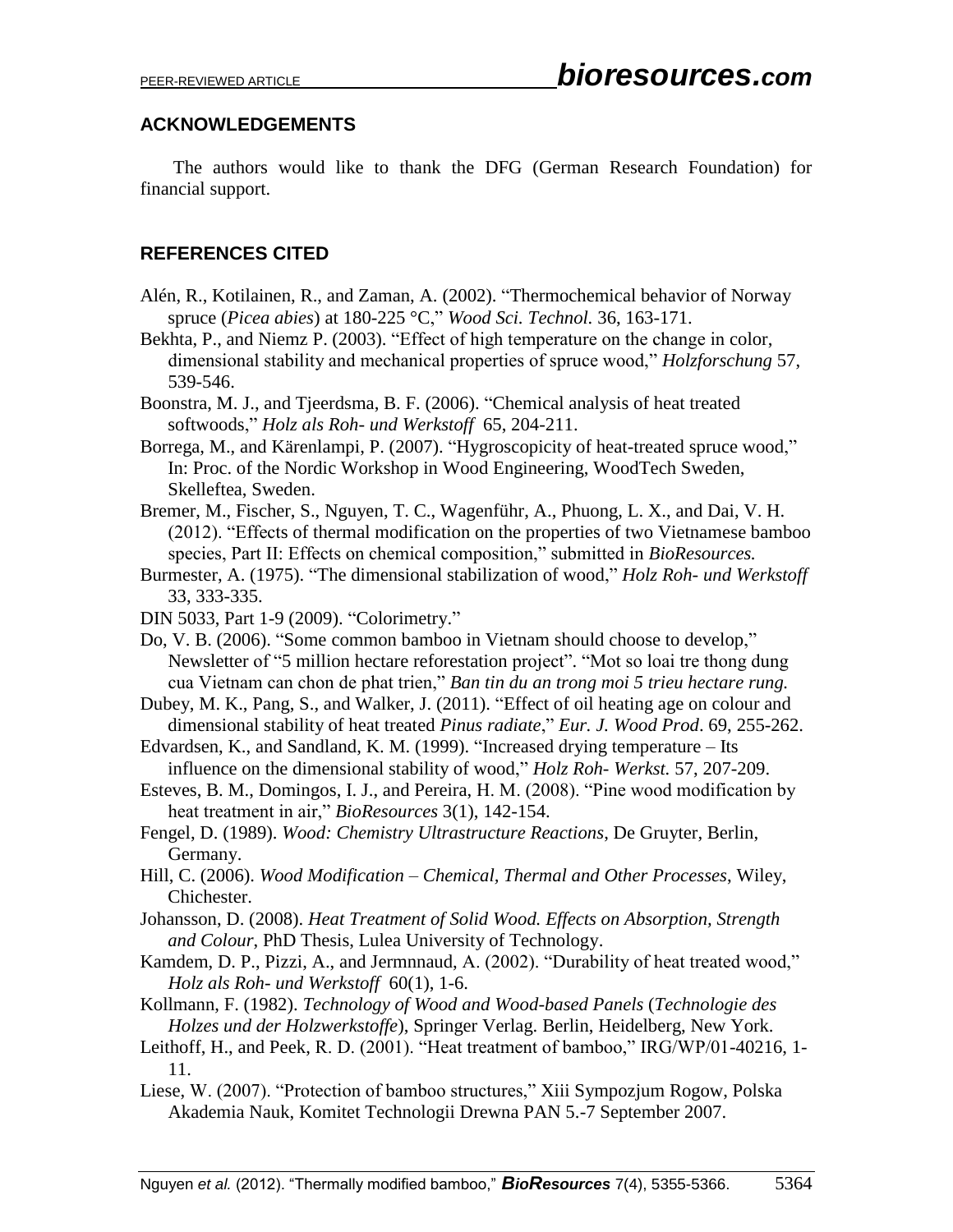- Liese, W. (1985). *Bamboos – Biology, Silvics, Properties, Utilization*, TZ-Verlagsgesellschaft, Rossdorf, Germany.
- Liese, W. (1998). *The Anatomy of Bamboo Culms*, INBAR Bejing, China, Tech. Rep. 18, 204 pp.
- Liese W., and Kumar S. (2003). *Bamboo Preservation Compendium*, INBAR, Beijing, China, Technical Rep. 22, 231 pp.
- Manalo, R. D., and Acda, M. N. (2009). "Effects of hot oil treatment on physical and mechanical properties of three species of Philippine bamboo*," Journal of Tropical Forest Science* 21(1), 19-24.
- Militz, H. (2002). "Heat treatment technologies in Europe: Scientific background and technological state-of-art," Proceedings of conference on "Enhancing the durability of lumber and engineered wood products," Kissimmee, O., Forest Products Society, Madison, US.
- Pfriem, A., Zauer, M., and Wagenführ, A. (2009). "Alteration of the of the pore structure of spruce (*Picea abies* (L.) Karst.) and maple (*Acer pseudoplatanus* L.) due to thermal treatment as determined by helium pycnometry and mercury intrusion porosimetry," *Holzforschung* 63, 94-98.
- Pfriem, A., Zauer, M., and Wagenführ, A. (2010). "Alteration of the unsteady sorption behaviour of maple (*Acer pseudoplatanus* L.) and spruce (*Picea abies* (L.) Karst.) due to thermal modification," *Holzforschung* 64, 235-241.
- Salim, R., Ashaari, Z., Samsi, H. W., Wahab, R., and Alamjuri, R. H. (2010). "Effect of oil heat treatment on physical properties of semantan bamboo (*Gigantochloa scortechinii* Gamble)," *Modern Applied Science* 4(2), 107-113.
- Schnabel, T., Zimmer, B., Petutschnigg, A. J., and Schönberger, S. (2007). "An approach to classify thermally modified hardwoods by color," *Forest Prod. J*. 57, 105-110.
- Sehistedt-Persson, M. (2003). "Colour responses to heat treatment of extractives and sap from pine and spruce," In: 8th International IUFRO Wood Drying Conference, Brasov, Romania, pp. 459-464.
- Sulaiman, O., Hashim, R., Wahab, R., Ismail, Z. A., Samsi, H. W., and Mohamed, A. (2006). "Evaluation of shear strength of oil treated laminated bamboo," *Bioresource Technology* 97, 2466-2469.
- Sundqvist, B. (2004). "Colour changes and acid formation in wood during heating," Doctoral Thesis, Lulea University of Technology, p. 10
- Tjeerdsma, B. F., Boonstra, M., Pizzi, A., Tekely, P., and Militz, H. (1998). "Characterisation of thermally modified wood: Molecular reasons for wood performance improvement," *Holz Roh- Werkst*. 56, 149-153.
- Todorovic, N., Popovic, Z., Milic, G., and Popadic, R. (2012). "Estimation of heat treated beechwood properties by color change," *BioResources* 7, 799-815.
- Vu, M. T., and Li, J. (2010). "Effect of heat treatment on the change in color and dimensional stability of acacia hybrid wood," *BioResources* 5(2), 1257-1267.
- Vu, V. D., Hoang, H. N., Trinh, V., Nguyen, V. T., De Beer, J., Ha, C. C., *et al.* (2002). *An Overview of the NTFP Sub-Sector in Vietnam,* Morris, J., An Van Bay (eds.), Forest Science Institute of Vietnam.
- Windeisen, E., Bächle, H., Zimmer, B., and Wegener, G. (2009). "Relations between chemical changes and mechanical properties of thermally treated wood," *Holzforschung* 63, 773-778.